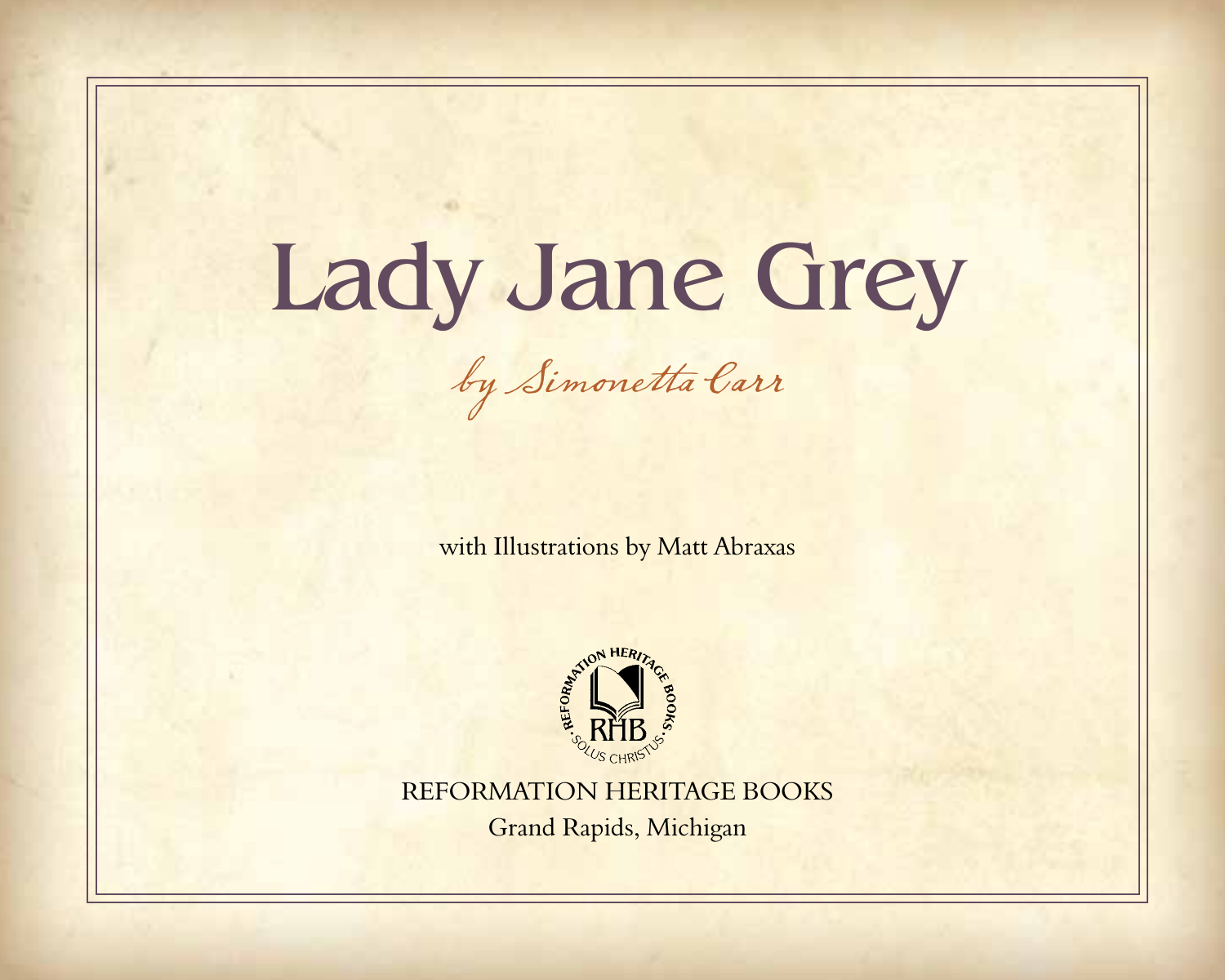*Lady Jane Grey* © 2012 by Simonetta Carr

*Cover artwork by Matt Abraxas*: Jane's procession to the Tower of London.

For additional artwork by Matt, see pages 9, 13, 17, 23, 29, 33, 35, 37, 39, 41, 45, 47, 49, and 53.

All rights reserved. No part of this book may be used or reproduced in any manner whatsoever without written permission except in the case of brief quotations embodied in critical articles and reviews. Direct your requests to the publisher at the following address:

## **Reformation Heritage Books**

2965 Leonard St. NE Grand Rapids, MI 49525 616-977-0889 / Fax: 616-285-3246 e-mail: orders@heritagebooks.org website: www.heritagebooks.org

Library of Congress Cataloging-in-Publication Data

Carr, Simonetta.

 Lady Jane Grey / by Simonetta Carr ; with illustrations by Matt Abraxas. p. cm. — (Christian biographies for young readers) ISBN 978-1-60178-190-1 (hardcover : alk. paper) 1. Grey, Jane, Lady, 1537- 1554—Juvenile literature. 2. Great Britain—Kings and rulers—Succession— History—16th century—Juvenile literature. 3. Queens—Great Britain— Biography—Juvenile literature. I. Abraxas, Matt, ill. II. Title. DA345.1.D9C37 2012 942.05'3092—dc23  $[B]$ 

2012023845

*For additional Reformed literature, request a free book list from Reformation Heritage Books at the above address.*

*Printed in the United States of America* 12 13 14 15 16 17/10 9 8 7 6 5 4 3 2 1

## **Christian Biographies for Young Readers**

This series introduces children to important people in the Christian tradition. Parents and schoolteachers alike will welcome the excellent educational value it provides for students, while the quality of the publication and the artwork make each volume a keepsake for generations to come. Furthermore, the books in the series go beyond the simple story of someone's life by teaching young readers the historical and theological relevance of each character.

**Available Volumes of the Series** John Calvin Augustine of Hippo John Owen Athanasius Lady Jane Grey

**Some Anticipated Volumes** Anselm John Knox Jonathan Edwards …and more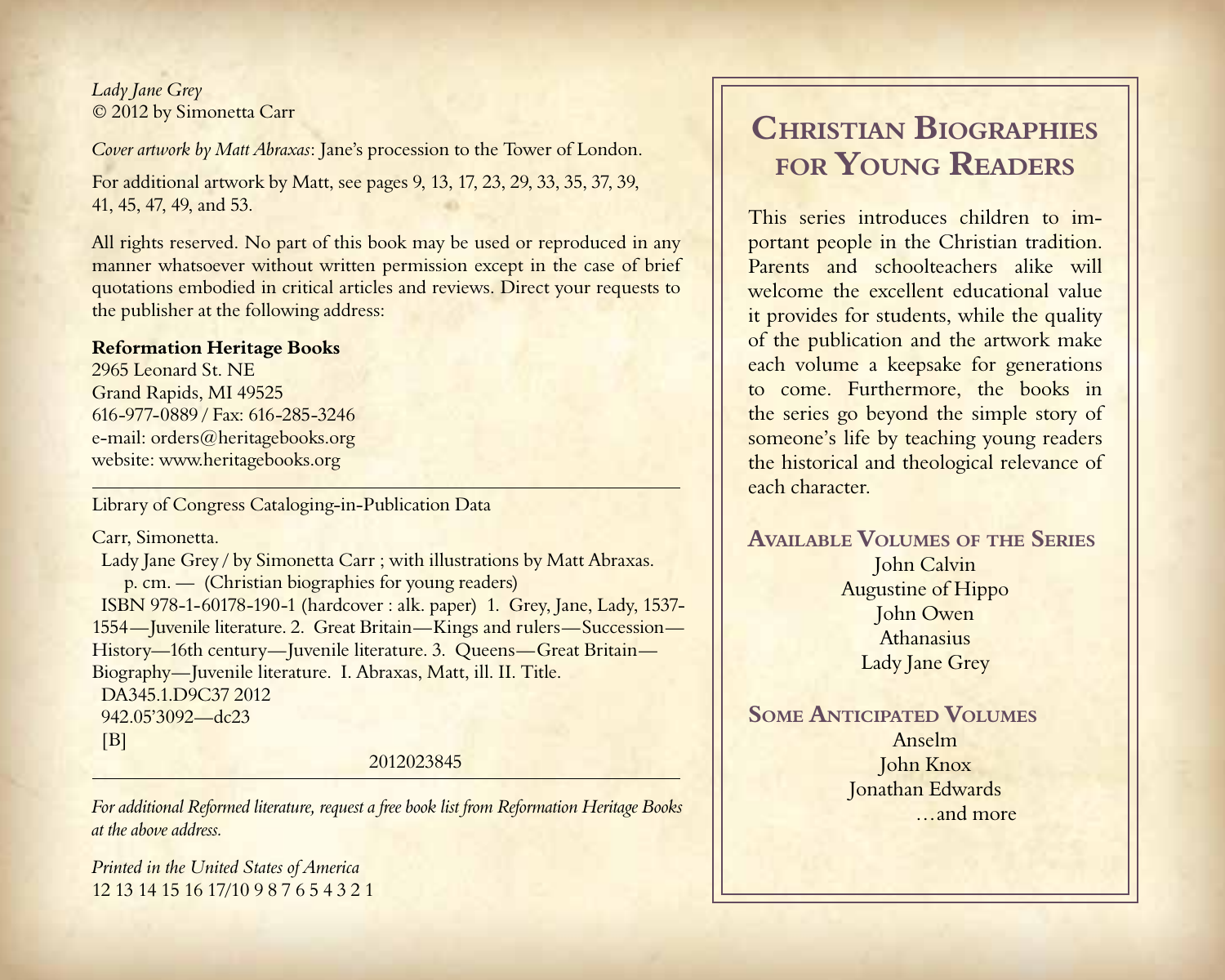Table of Contents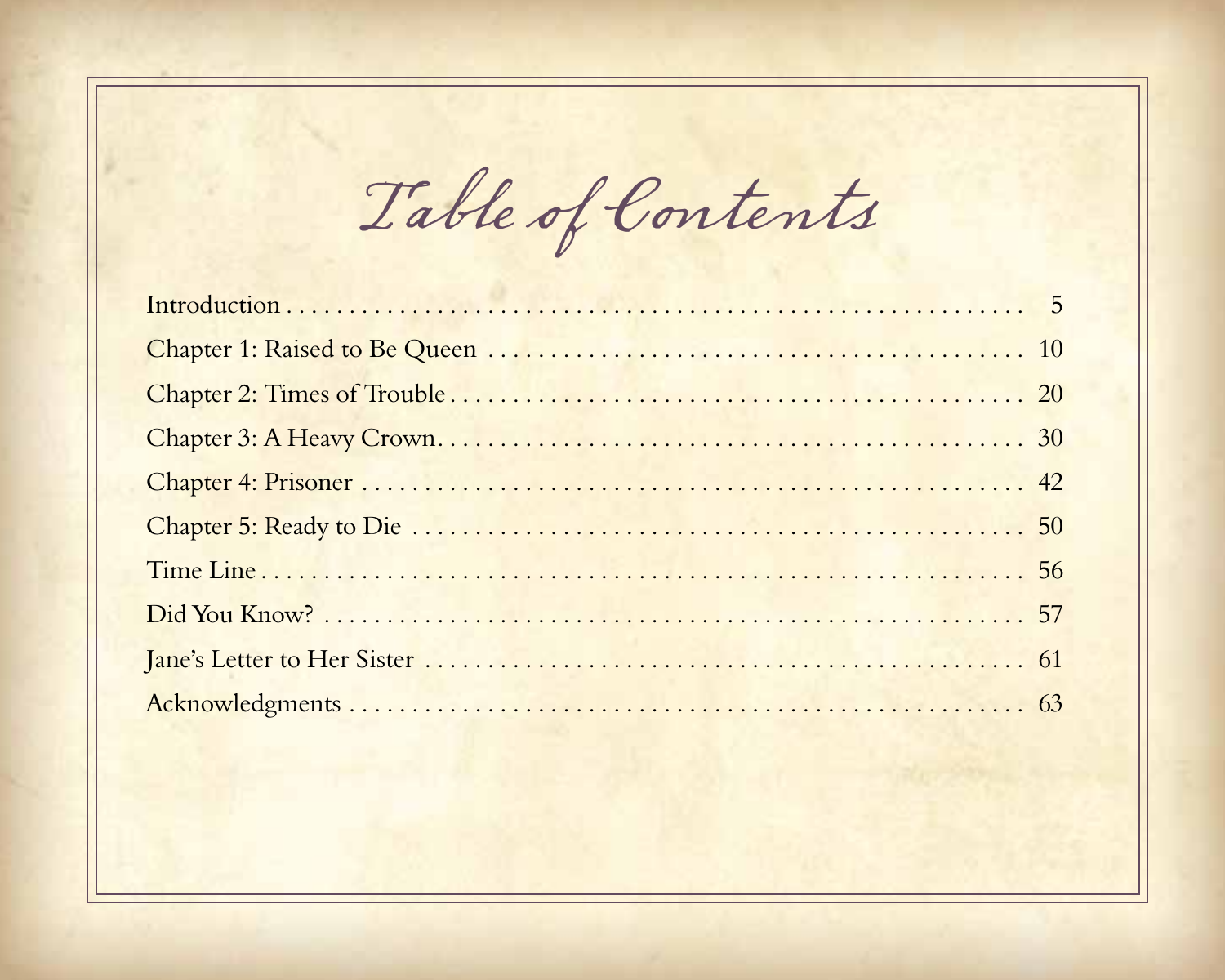## **CHAPTER ONE** Raised to Be Queen





Bradgate Park

Jane was born. Later, they had two more daughters and two sons. the king's niece, and her father, Harry, was a rich nobleman who was interested in the latest studies and discoveries. He liked helping students and preachers, so Jane's house was always full of fascinating people. Harry and Frances were only about twenty years old when Jane was born. Later, they had two more daughters and two sons.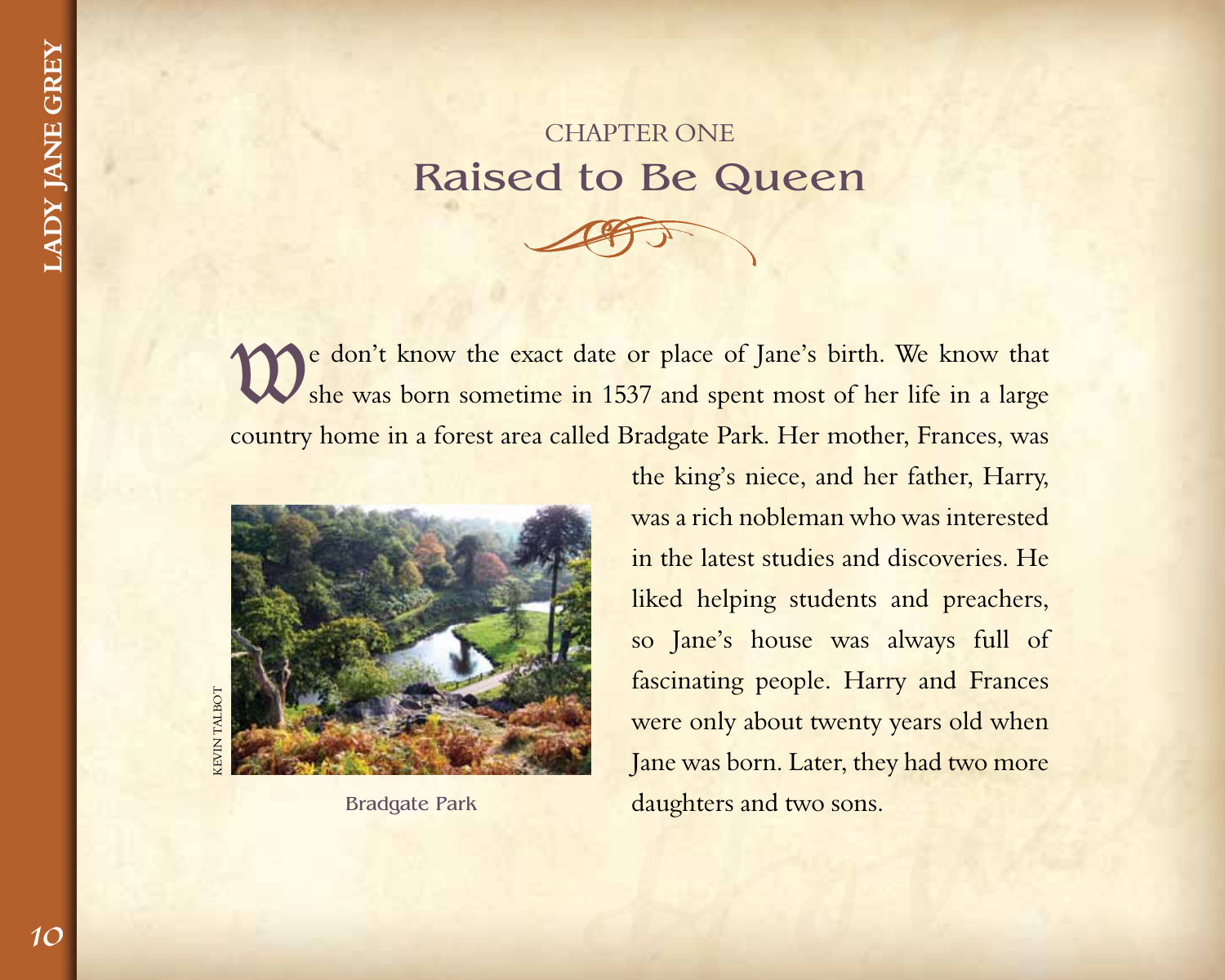

The ruins of Bradgate House, where Jane used to live.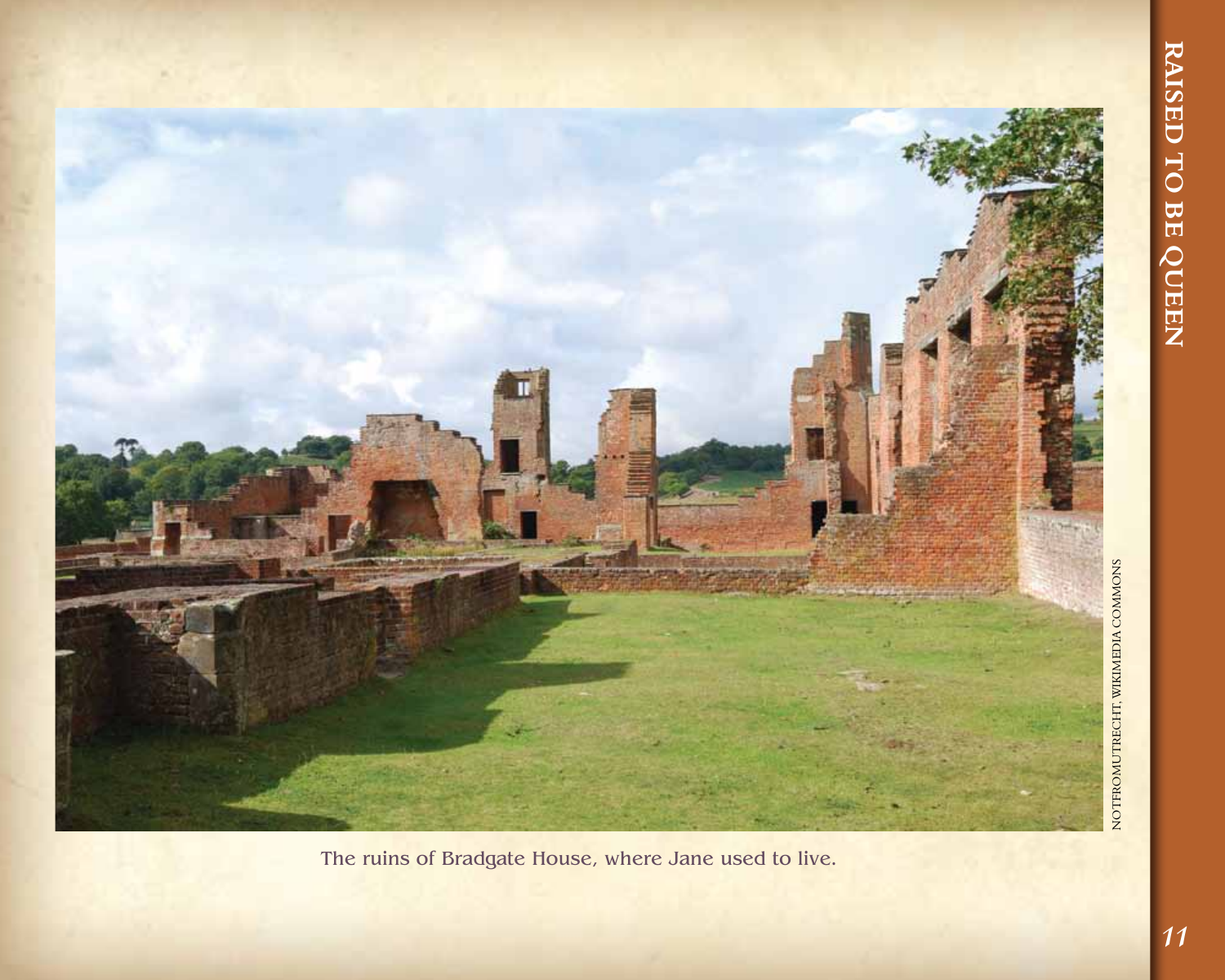A few months after Jane's birth, the kingdom celebrated a very exciting event! King Henry and Jane Seymour, who was his wife at that time, had a baby boy, and they named him Edward. It was a time of great joy because the king had long waited for a son to take his place on the throne! Sadly, Jane Seymour died only two weeks after her son was born. In those days, people didn't know as much as we do today about cleanliness and infections, and women often died soon after they had babies.

As Lady Jane Grey grew up, she probably visited the royal palace from time to time, where she met her important cousin. Both children were smart and studied under the best teachers. In fact, Edward's teachers were so good that King Henry didn't seem to mind if they believed and taught the gospel as it was explained by the Reformers.

that King Henry didn't seem to mind if they believed and taught the gospel as<br>it was explained by the Reformers.<br>Lady Jane received a similar education. Since the Greys were closely related<br>to the royal family, her parents Lady Jane received a similar education. Since the Greys were closely related to the royal family, her parents taught her to behave like a princess. As most parents at that time, they were strict with her.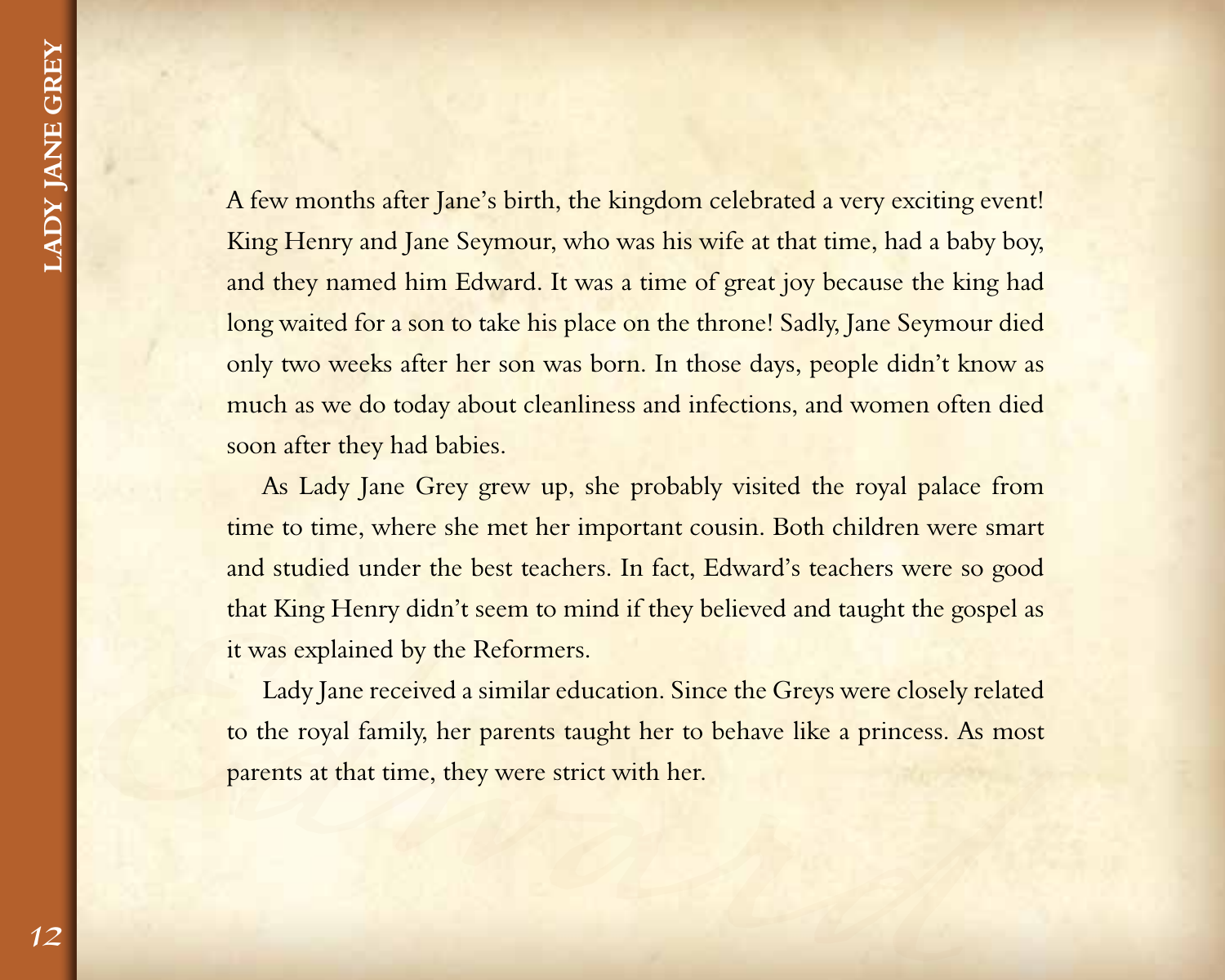

Prince Edward and Young Jane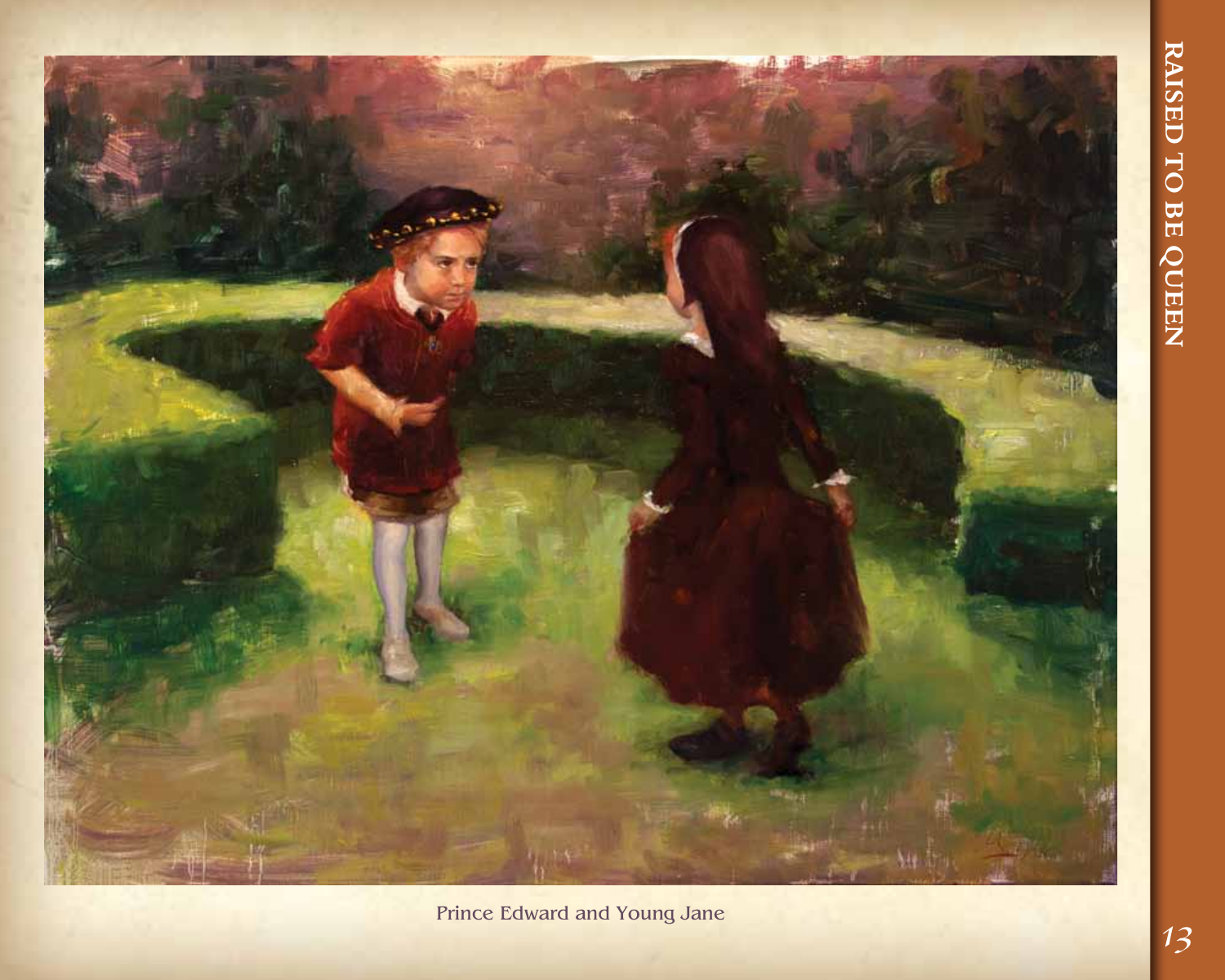In January 1547, when King Henry died, his son, Edward, became king under the name of Edward VI. He was only nine years old. Before dying, King Henry had appointed a council of sixteen men to help his son rule until he turned eighteen. They, in turn, appointed one of the young king's uncles, Edward Seymour, to act in his place. The most important and influential men on this council agreed with the teachings of the Reformers and thought that it was the right time to introduce them to England.





and thought that it was the right time to<br>introduce them to England.<br>The excitement spread to other Christians all over Europe. At that time, people had to<br>follow their ruler's religion, so many came to England from other The excitement spread to other Christians all over Europe. At that time, people had to follow their ruler's religion, so many came to England from other countries to worship according to their faith.

*14*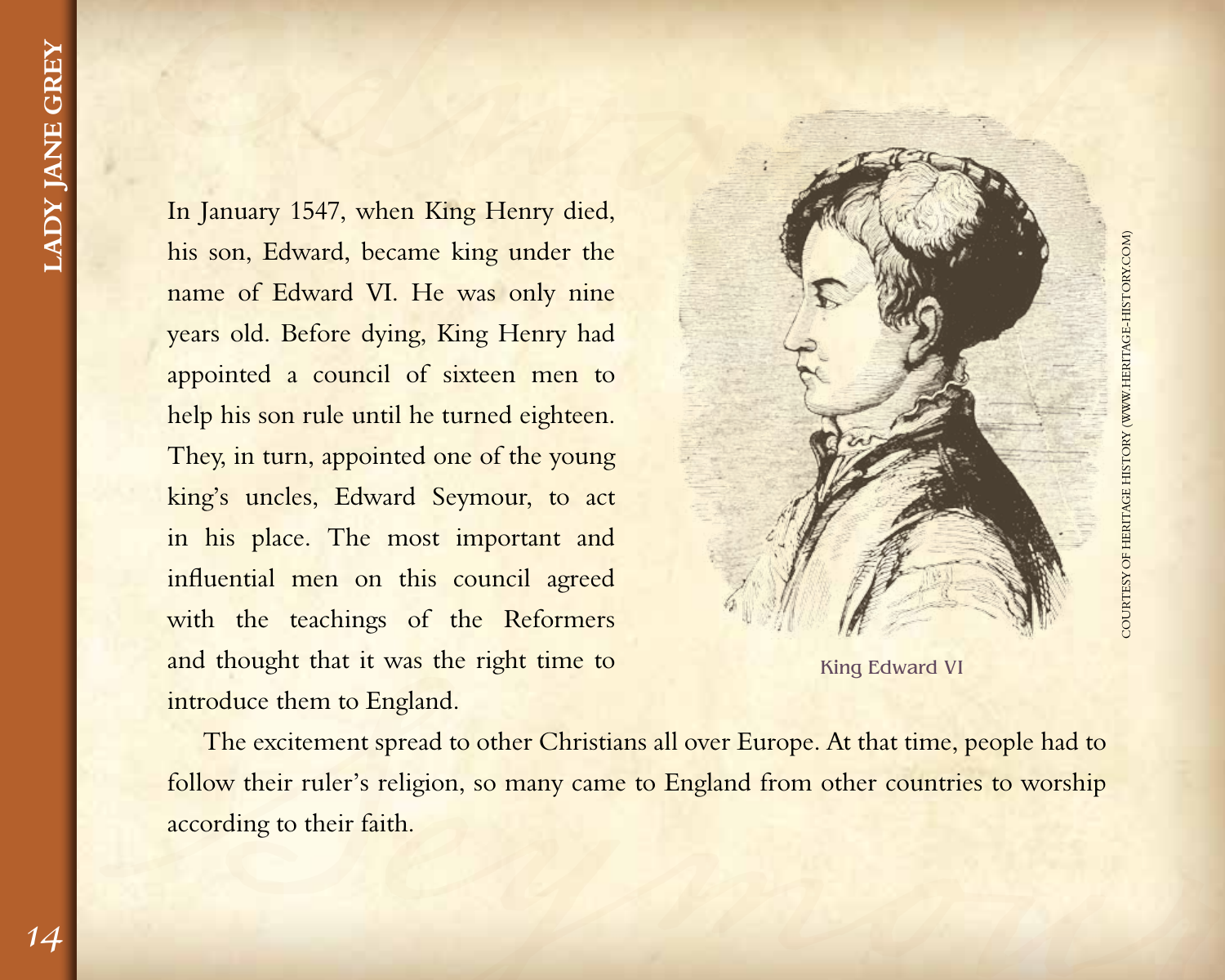

Thomas Seymour

In the meantime, just one month after King Henry's death, Jane was invited to live at the house of Edward Seymour's brother Thomas. In those days, many noble families sent their children to stay with other noblemen, where they could get an excellent education. Thomas was now married to Katherine Parr, who had been King Henry's last wife.

Katherine and Thomas had fallen in love some years before, but because King Henry asked her to be his wife, and refusing a king would have been very unwise and dangerous, they had not been able to marry. Now they were free to be together again. Their home was always busy. Not counting the visitors, over 150 people usually lived with them.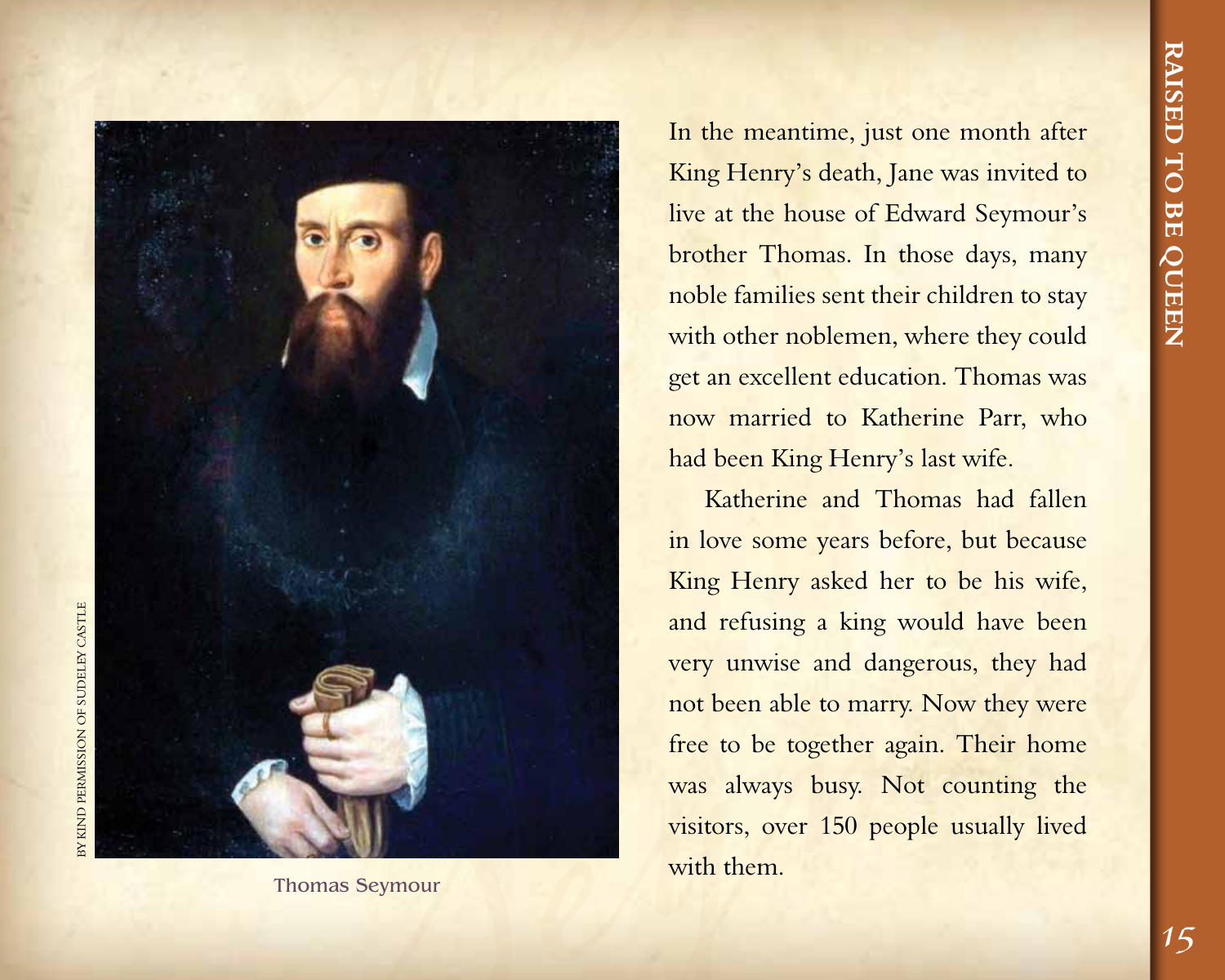France Islam liked Katherine, who was a very kind woman with a special<br>love for children. Jane and Katherine shared a passion for books,<br>fine clothes and jewels, music, art, and dancing. Most of all,<br>however, they both lov Jane liked Katherine, who was a very kind woman with a special love for children. Jane and Katherine shared a passion for books, fine clothes and jewels, music, art, and dancing. Most of all, however, they both loved the message of the gospel. In fact, Katherine had written a book in which she explained how long it had taken her to understand that message because she had been trying to merit heaven by doing good things. When people do that, she said, they treat everything Jesus did as unimportant.

that, she said, they treat everything Jesus did as unimportant.<br>
Usually, in the mornings and evenings, everyone in the palace—<br>
family, visitors, and scrvants—gathered to read the Bible and pray.<br>
Both Katherine and Jane Usually, in the mornings and evenings, everyone in the palace family, visitors, and servants—gathered to read the Bible and pray. Both Katherine and Jane attended faithfully. On the other hand, some said that Thomas often skipped these family devotions. Jane enjoyed life with the Seymours and learned much while she was under their care.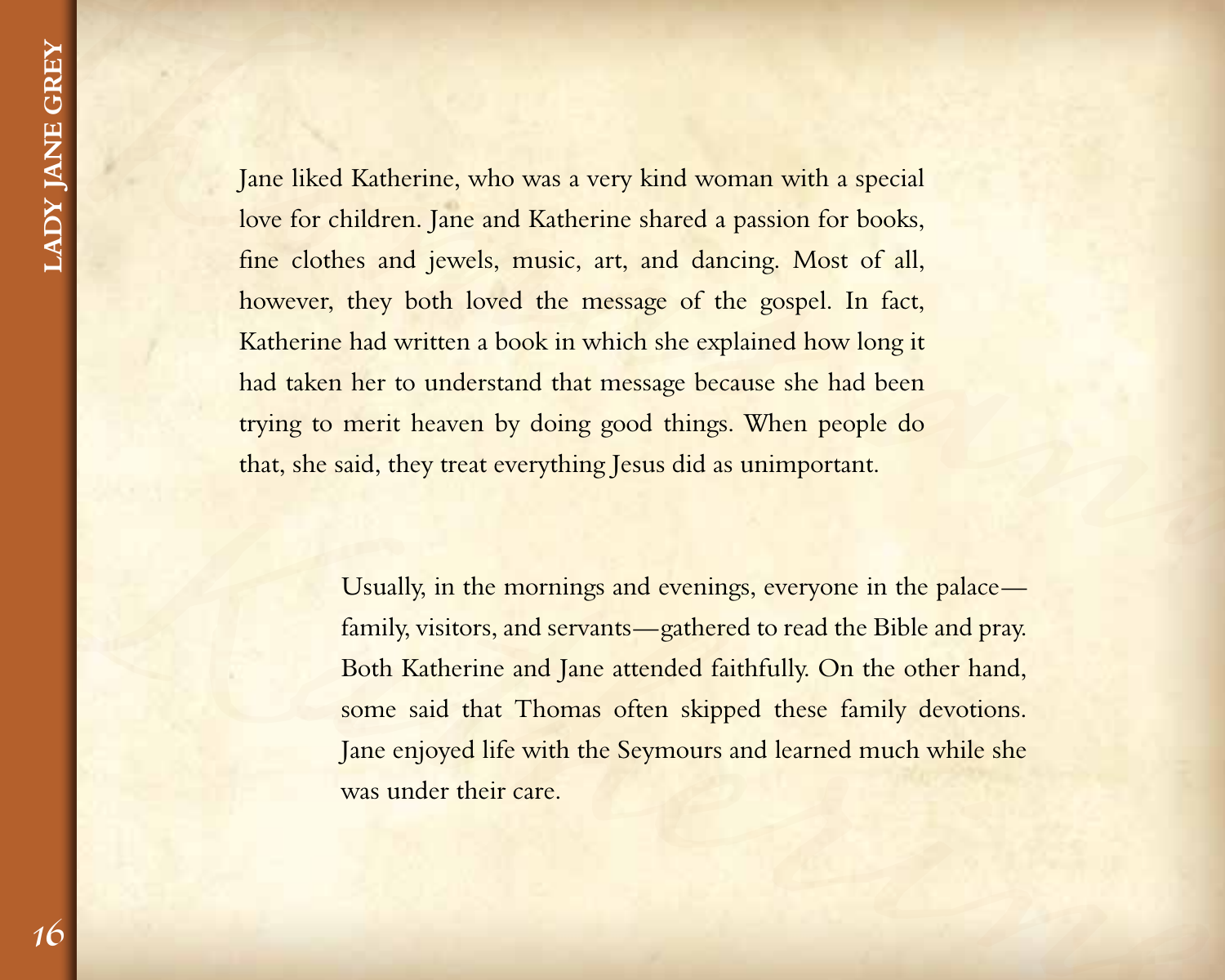

Jane and Katherine shared a passion for books, fine clothes, art, music, and especially for the gospel.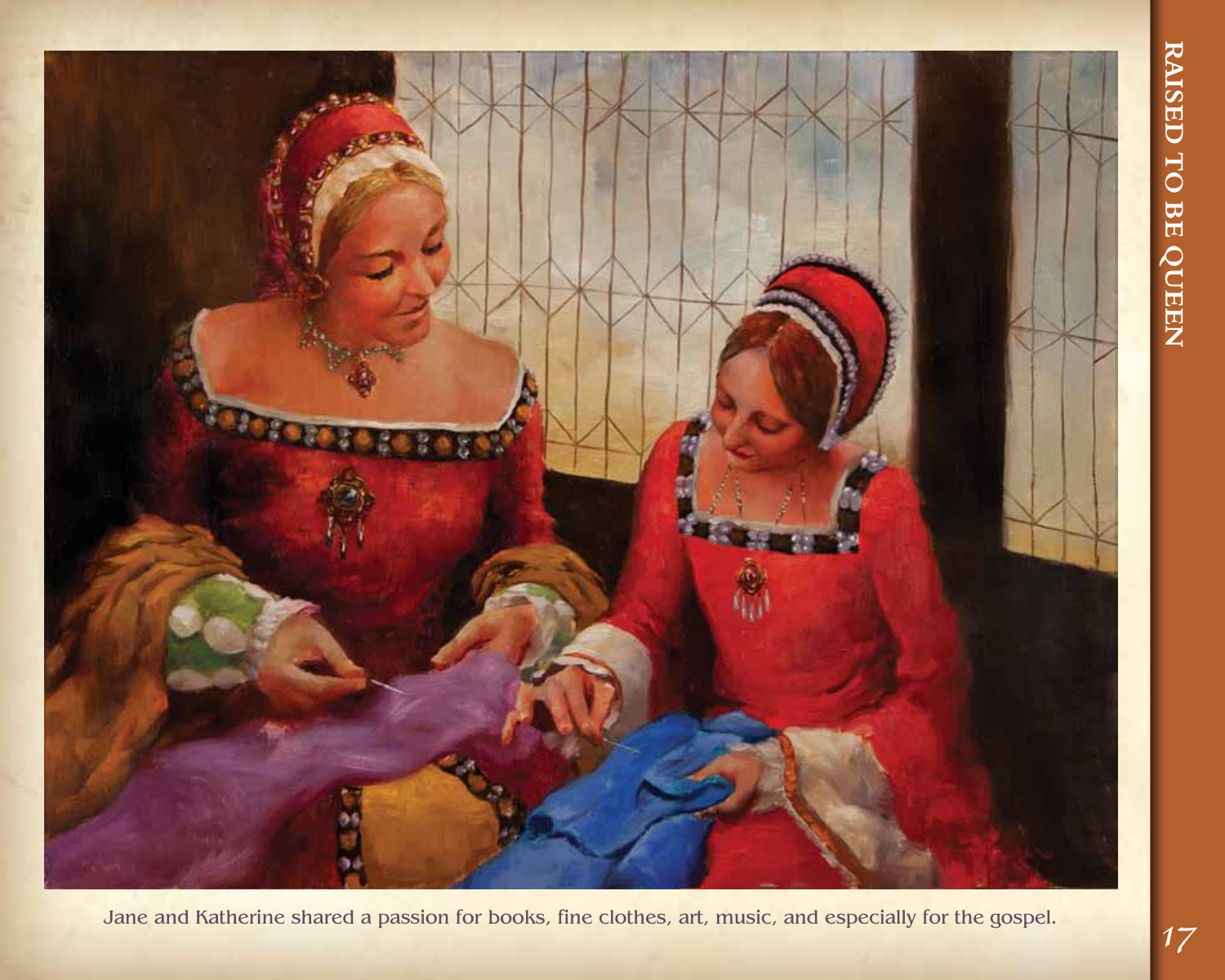About nine months after Jane moved in with the Seymours, something wonderful happened to Katherine! She had always wanted to have a child and found out that God was going to answer her prayer. A baby girl was born in August 1548, and Katherine named her Mary. It was a happy time for all, but not for long. Sadly, only six days later, Katherine died.



Katherine's tomb

PHOTO BY ERIC HARDY, USED BY KIND PERMISSION OF SUDELEY CASTLE by Eric Hardy, used by kind permission of Sudeley Castlephoto